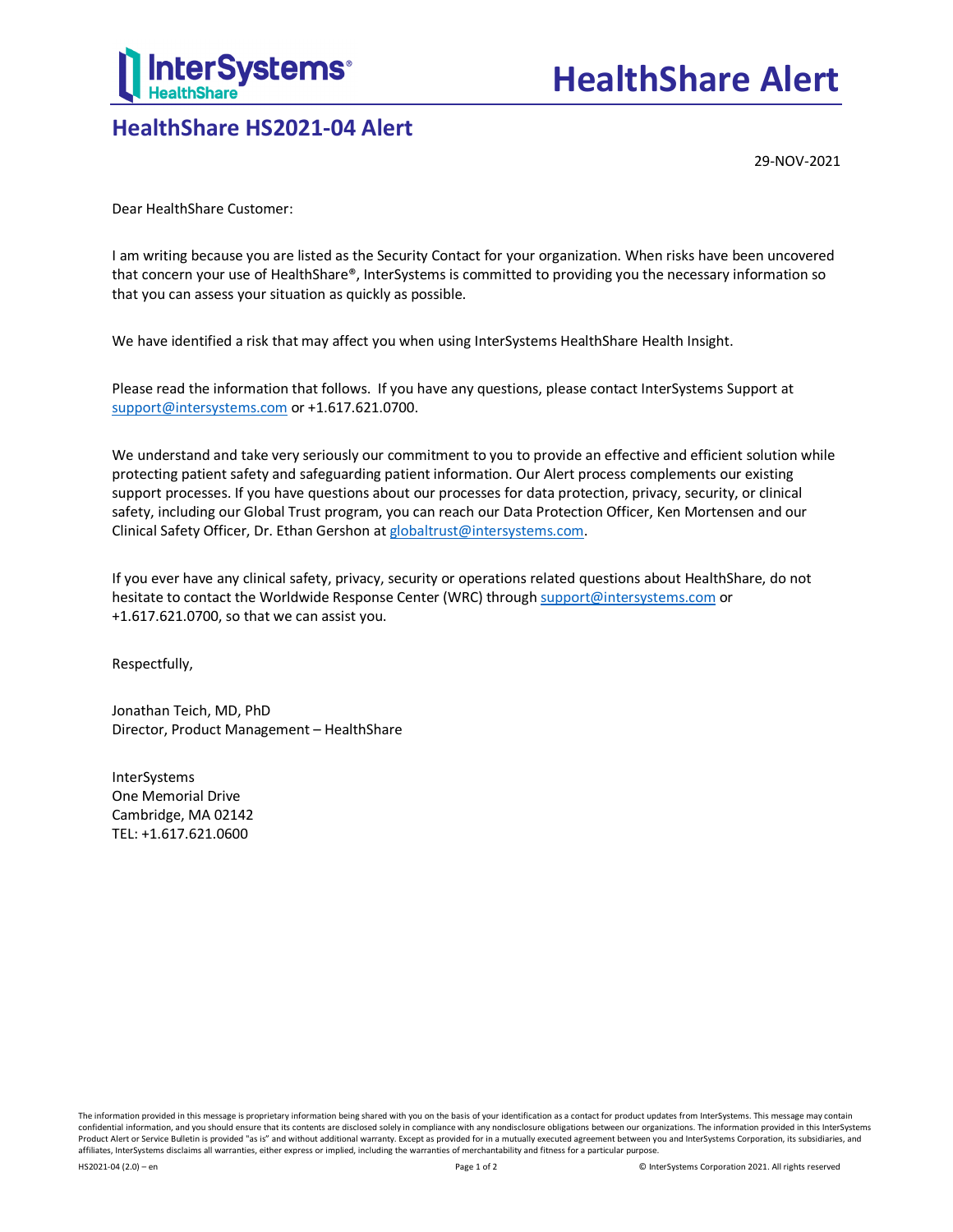

# **Summary of Alerts**

This document contains the following Alert:

| <b>Alert</b>                                                                                                                                               | <b>Product &amp; Versions Affected</b>                                                         | <b>Risk Category &amp;</b><br><b>Score</b>                  |
|------------------------------------------------------------------------------------------------------------------------------------------------------------|------------------------------------------------------------------------------------------------|-------------------------------------------------------------|
| HS2021-04: Data stored in<br>Unified Care Record may<br>fail to transfer to Health<br>Insight in specific<br>circumstances when the<br>MAXLEN is exceeded. | The affected HealthShare Products and Versions are:<br>Health Insight 2021.1 Only<br>$\bullet$ | Clinical Safety:<br>2-Low Risk<br>Operations:<br>2-Low Risk |

We encourage you to read the information below and then reach out to the Worldwide Response Center (WRC) at [support@intersystems.com](mailto:support@intersystems.com?subject=HealthShare%20Alert%20HS2021-XX) or +1.617.621.0700 with any questions that might arise.

The information provided in this message is proprietary information being shared with you on the basis of your identification as a contact for product updates from InterSystems. This message may contain confidential information, and you should ensure that its contents are disclosed solely in compliance with any nondisclosure obligations between our organizations. The information provided in this InterSystems Product Alert or Service Bulletin is provided "as is" and without additional warranty. Except as provided for in a mutually executed agreement between you and InterSystems Corporation, its subsidiaries, and affiliates, InterSystems disclaims all warranties, either express or implied, including the warranties of merchantability and fitness for a particular purpose.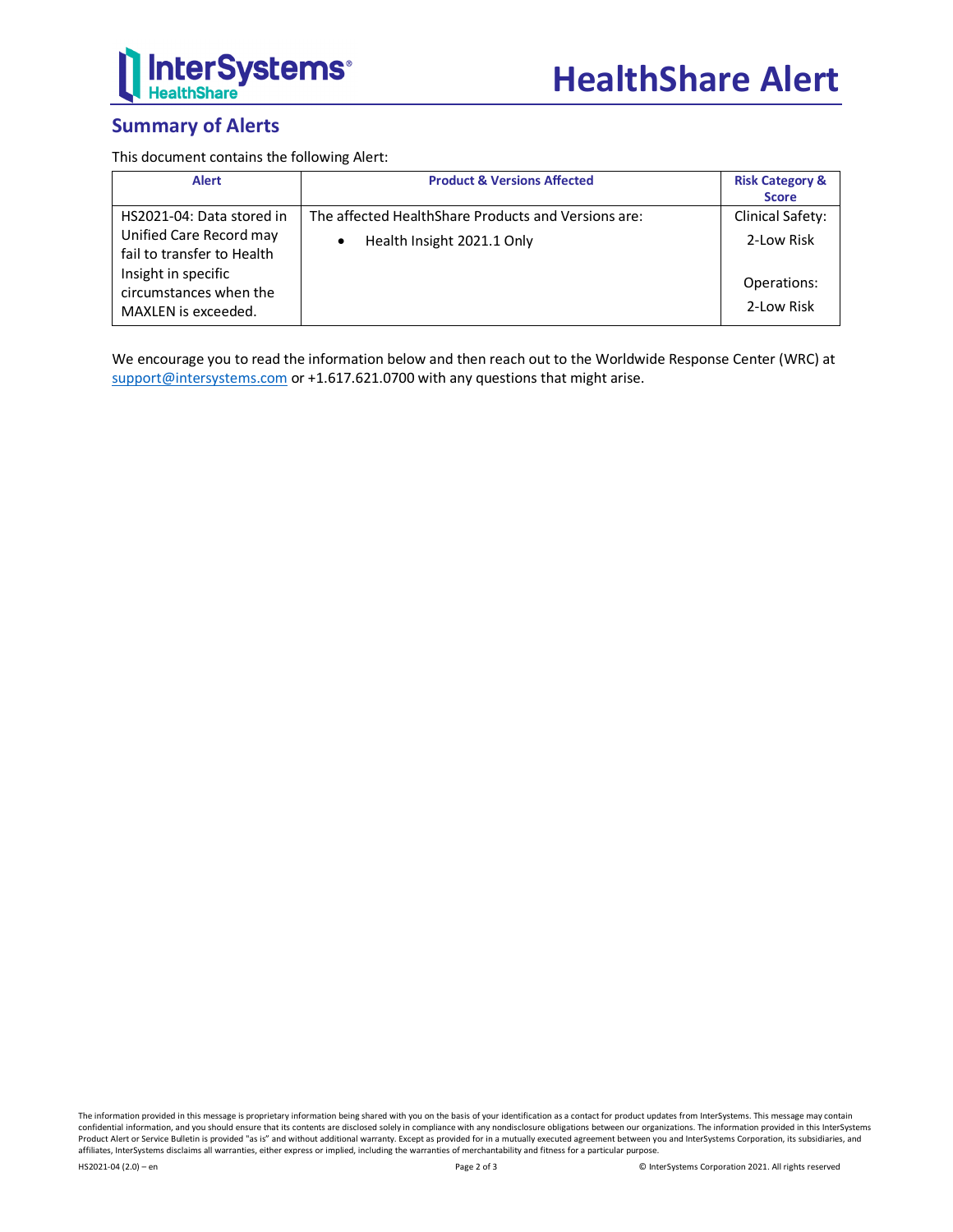

# **Detail of Alert**

# <span id="page-2-0"></span>**HS2021-04: Data stored in Unified Care Record may fail to transfer to Health Insight in specific circumstances when the MAXLEN is exceeded.**

Issue date: 29-NOV-2021

| <b>Risk Category and Score:</b> |                        |                |                 |                    |  |
|---------------------------------|------------------------|----------------|-----------------|--------------------|--|
|                                 | <b>Clinical Safety</b> | <b>Privacy</b> | <b>Security</b> | <b>Operational</b> |  |
|                                 | 2-Low Risk             | Not Applicable | Not Applicable  | 2-Low Risk         |  |

### **Version and System Area Affected**

| Health Share <sup>®</sup> Products: Health Insight |                                                                  |
|----------------------------------------------------|------------------------------------------------------------------|
| Versions:                                          | 2021.1 Only                                                      |
|                                                    | System areas affected: Health Insight relational database tables |
| Reference:                                         | HSHI-5353, HSHI-5627                                             |

#### **Summary of Issue**

Unified Care Record stores patient data in SDA3 streamlets. String data elements in the SDA have a MAXLEN parameter that indicates the maximum number of characters allowed in the data element. Most times, data is successfully stored in the SDA even when it exceeds the specified MAXLEN, as UCR does not enforce MAXLEN validation in most cases. The problem occurs when the system attempts to transfer this data to Health Insight, but only in very specific circumstances outlined in the technical addendum of this advisory.

If the defect occurs, the affected data is not transferred into the Health Insight relational tables and *no error is logged*.

Full details of the identified issue appear in the [Technical Addendum for HS2021-04.](#page-3-0)

#### **Risk Assessment**

The risk score and category were determined using InterSystems' Risk Rating process (outlined in the [Addendum\)](#page-4-0), and based on the following assessments:

| <b>Clinical Safety:</b> | 2-Low Risk | Severity of typical adverse outcome = 2 out of 5<br>Likelihood of typical adverse outcome $= 2$ out of 5 |
|-------------------------|------------|----------------------------------------------------------------------------------------------------------|
| Operational:            | 2-Low Risk | Severity of typical adverse outcome = 2 out of 5<br>Likelihood of typical adverse outcome $= 2$ out of 5 |

When data is missing in Health Insight, it creates a risk because queries that rely on that data may return different results. For example, a patient cohort definition built using such a query may exclude appropriate patients or may include inappropriate patients.

#### **Recommended Actions**

Any customers who are using HS 2021.1 should immediately request a patch to fix this defect to prevent further data loss from happening. InterSystems plans to communicate in the near future about any instructions and/or tool to help check if your Health Insight data has been impacted by this defect.

If you have any questions regarding this alert, please contact th[e Worldwide Response Center,](mailto:support@intersystems.com?subject=HealthShare%20Alert%20HS2021-04) and reference "Alert HS2021-04".

The information provided in this message is proprietary information being shared with you on the basis of your identification as a contact for product updates from InterSystems. This message may contain confidential information, and you should ensure that its contents are disclosed solely in compliance with any nondisclosure obligations between our organizations. The information provided in this InterSystems Product Alert or Service Bulletin is provided "as is" and without additional warranty. Except as provided for in a mutually executed agreement between you and InterSystems Corporation, its subsidiaries, and affiliates, InterSystems disclaims all warranties, either express or implied, including the warranties of merchantability and fitness for a particular purpose.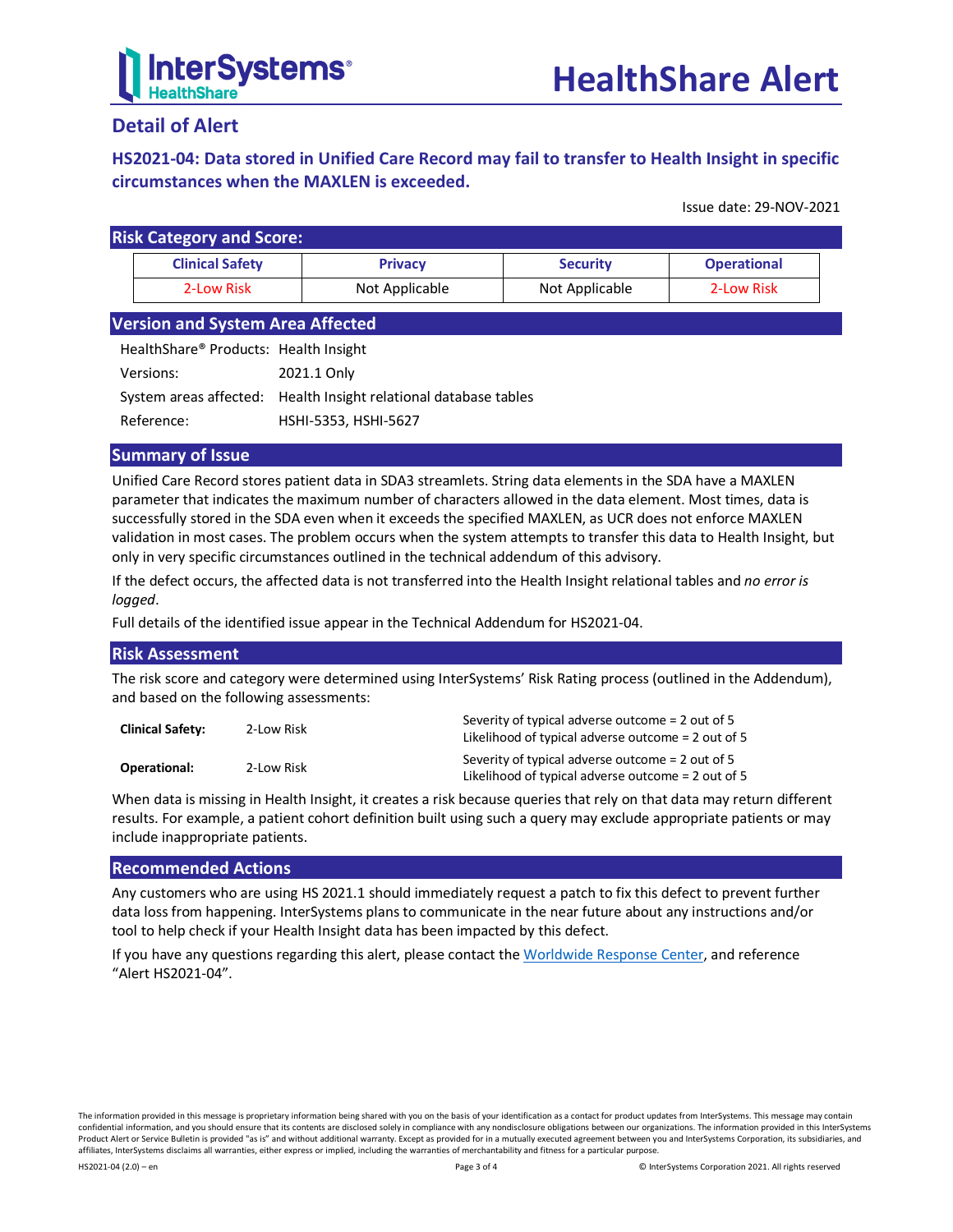## <span id="page-3-0"></span>**Technical Addendum for HS2021-04**

#### **Description of Issue**

This issue affects only customers who are on the 2021.1 release and using Health Insight.

If data elements in SDA3 exceed the MAXLEN setting in the SDA3 data model, the data may not be transferred into Health Insight's HSAA relational tables if those data elements are *under a serial object* that is *embedded in an SDA3 streamlet object*.

This issue can occur when a data element of a string type exceeds the MAXLEN setting in the HealthShare SDA3 data model, and the string property either:

lives under a serial object which could directly live within an SDA3 streamlet object.

*or*

• lives within a descendant serial object of the streamlet object.

Under these circumstances, the serial object that directly lives under the streamlet object, in its entirety, fails to be transferred into Health Insight relational tables. There are two possible failure modes:

- If the serial object is transferred to Health Insight still as an embedded object, all fields of that serial object will be empty.
- If the serial object is transferred to Health Insight as relational table records, there will be no corresponding records populated for the object.

If a string property exceeds the MAXLEN setting in SDA3, but the string property lives *directly* under a streamlet object, this issue will not be triggered.

The data loss in Health Insight caused by this issue is *not logged* in Health Insight when it occurs.

All customers using version 2021.1 of Health Insight are strongly encouraged to request the fix as soon as possible, in order to prevent data loss in the future. At the current time, there is no way to determine if you have been impacted by this issue, but the Health Insight product team is working on a strategy to identify and mitigate any data loss that may have already occurred. A follow-up communication for this issue is planned when that work is complete.

Customers who are on any HealthShare release earlier than 2021.1 will not experience this issue. This issue has been fixed in version 2021.2.

#### **Recommended Action**

InterSystems recommends that affected customer organizations take the following actions:

Contact InterSystems HealthShare Support to obtain a changed-file ad hoc for HSHI-5353. Once the ad hoc is applied, new data flowing into the HealthShare system will be ingested into Health Insight with the correct behavior.

Supported customers can request access to the WRC application by contacting the [Worldwide Response Center.](mailto:support@intersystems.com?subject=HealthShare%20Alert%20HS2021-04)

#### **Information about the Correction**

If you have any questions regarding this alert, please contact th[e Worldwide Response Center,](mailto:support@intersystems.com?subject=HealthShare%20Alert%20HS2021-04) and reference "Alert HS2021-04".

**– End of Alert HS2021-04 –**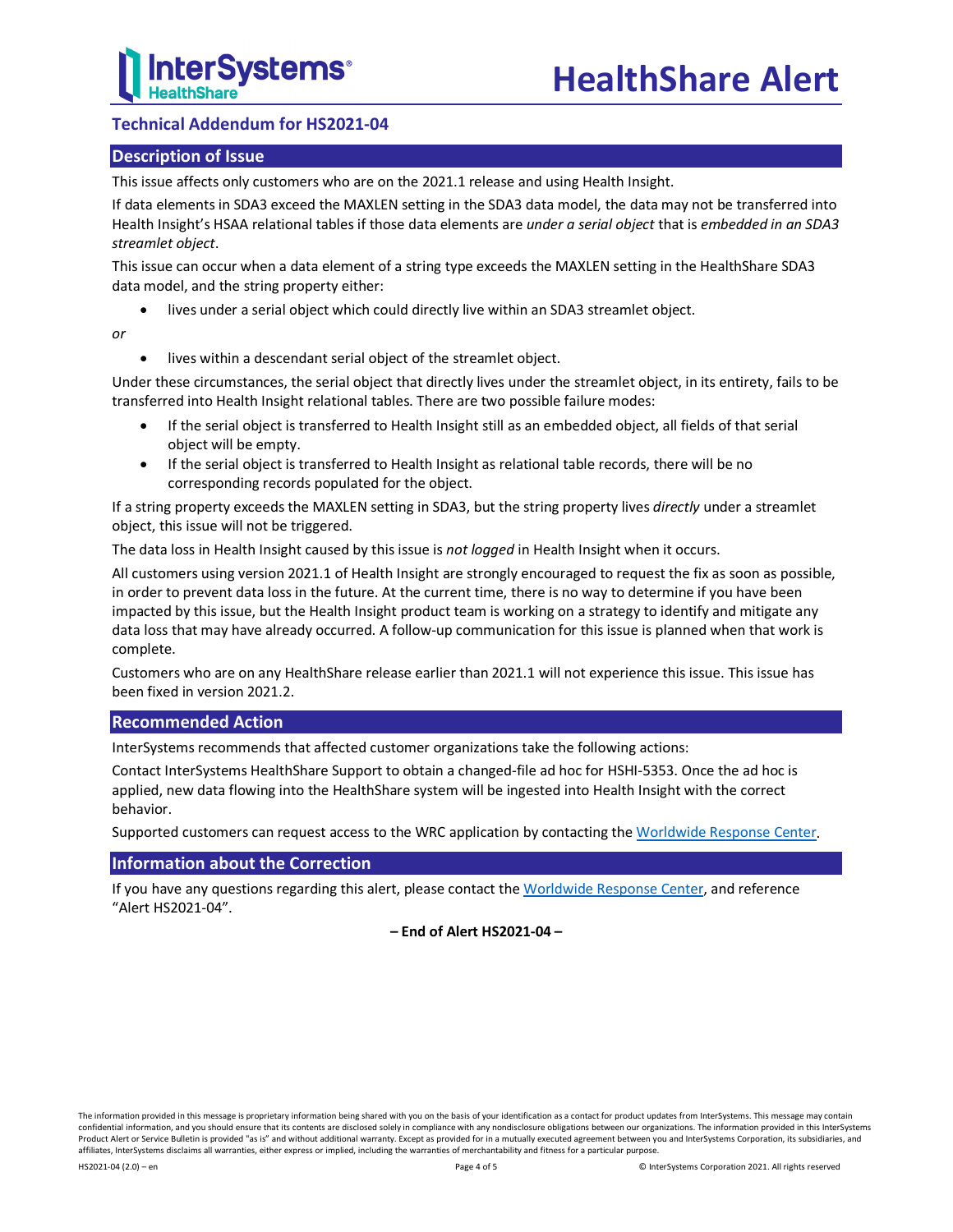

# <span id="page-4-0"></span>**Addendum**

## **Clinical Risk Rating Process**

InterSystems' clinical risk rating uses standard methodology to estimate the risk of a system hazard based on the most typical foreseeable adverse patient outcome, as opposed to the worst-case scenario. Experienced clinicians on our clinical safety team provide an estimate of the severity and likelihood using standard ordinal scales to derive the risk category.

#### **Description of Outcome Severity**

| <b>Scale</b>            | <b>Severity</b><br><b>Classification</b> | <b>Number of Patients</b><br><b>Affected</b> | Interpretation                                                                                                                   |
|-------------------------|------------------------------------------|----------------------------------------------|----------------------------------------------------------------------------------------------------------------------------------|
| 11                      | Minimal                                  | Single                                       | Minimal injury from which recovery is expected in the short term. Minor psychological<br>upset. Inconvenience.                   |
| 2                       | Minor                                    | Single                                       | Minor injury from which recovery is not expected in the short term. Significant<br>psychological trauma.                         |
|                         |                                          | Multiple                                     | Minor injury from which recovery is expected in the short term. Minor psychological upset.<br>Inconvenience.                     |
| 3<br>Moderate<br>Single |                                          |                                              | Severe injury or incapacity from which recovery is expected in the short term. Severe<br>psychological trauma.                   |
|                         |                                          | Multiple                                     | Minor injury from which recovery is not expected in the short term. Significant<br>psychological trauma.                         |
| 14                      | Major                                    | Single                                       | Death. Permanent life-changing incapacity. Severe injury or incapacity from which recovery<br>is not expected in the short term. |
|                         |                                          | Multiple                                     | Severe injury or incapacity from which recovery is expected in the short term. Severe<br>psychological trauma.                   |
| 5                       | <b>Catastrophic</b>                      | Multiple                                     | Death. Permanent life-changing incapacity. Severe injury or incapacity from which recovery<br>is not expected in the short term. |

Ordinal scale for the quantification of the severity of a specified patient outcome

#### **Description of Outcome Likelihood**

| <b>Scale</b> | <b>Likelihood Classification</b>    | Interpretation                                                                      | <b>Frequency</b>                            |
|--------------|-------------------------------------|-------------------------------------------------------------------------------------|---------------------------------------------|
| 11           | Very low likelihood of<br>harm      | Harm will probably never happen/recur                                               | Harm not expected to occur for<br>years     |
| l2           | Low likelihood of harm              | Do not expect harm to happen/recur but it is possible it may do so                  | Harm expected to occur at least<br>annually |
| l3           | <b>Medium likelihood of</b><br>harm | Harm might happen or recur occasionally                                             | Harm expected to occur at least<br>monthly  |
| 14           | <b>High likelihood of harm</b>      | Harm will probably happen/recur, but it is not a persisting issue/<br>circumstances | Harm expected to occur at least<br>weekly   |
| l5           | Very high likelihood of<br>harm.    | Harm will undoubtedly happen/recur, possibly frequently                             | Harm expected to occur at least daily       |

Ordinal scale for the quantification of the likelihood of a specified patient outcome

The information provided in this message is proprietary information being shared with you on the basis of your identification as a contact for product updates from InterSystems. This message may contain confidential information, and you should ensure that its contents are disclosed solely in compliance with any nondisclosure obligations between our organizations. The information provided in this InterSystems Product Alert or Service Bulletin is provided "as is" and without additional warranty. Except as provided for in a mutually executed agreement between you and InterSystems Corporation, its subsidiaries, and affiliates, InterSystems disclaims all warranties, either express or implied, including the warranties of merchantability and fitness for a particular purpose.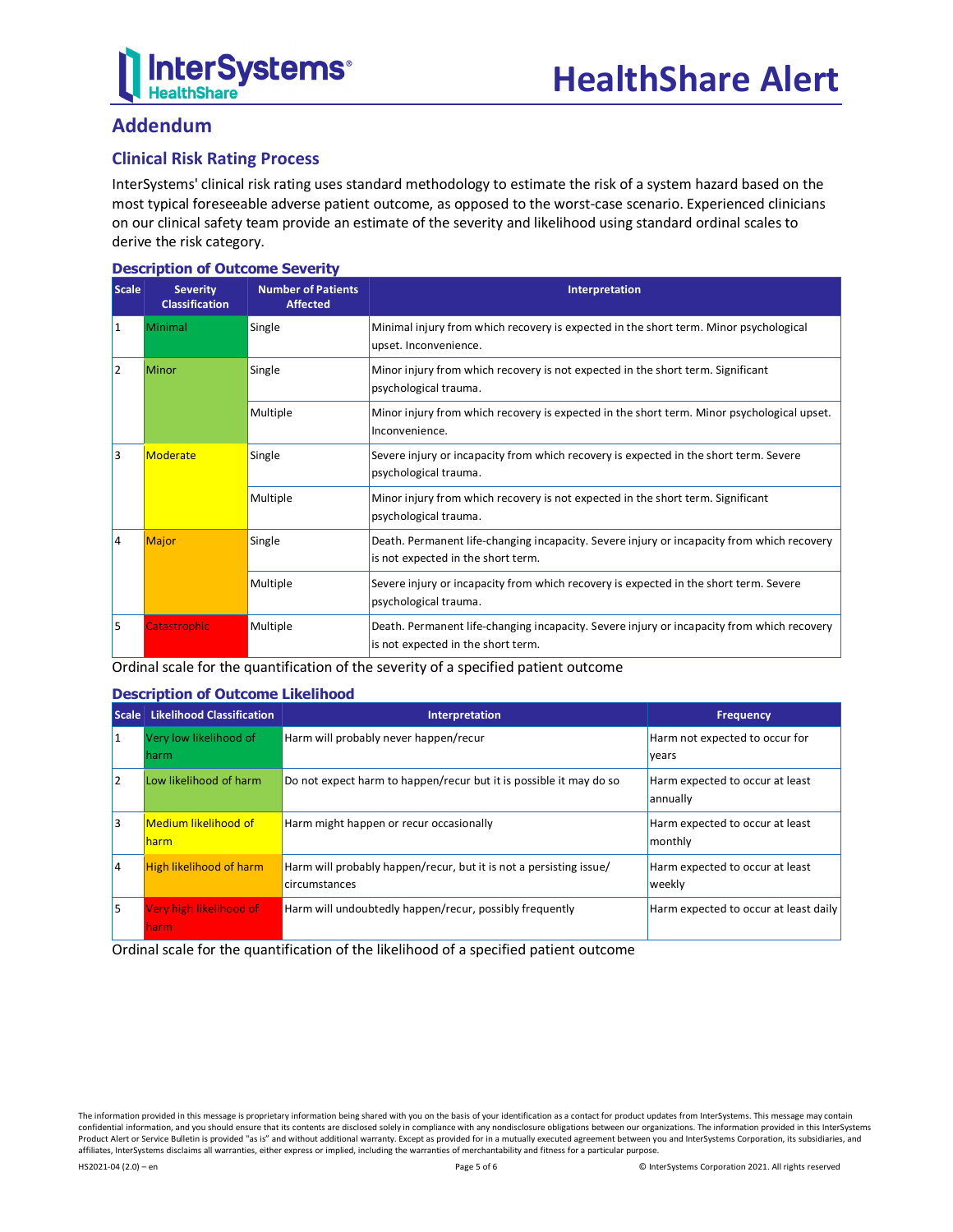# **InterSystems**®

#### **Risk Category**

|          | Risk Category as Allocated by Likelihood and Severity |                |                |                           |                |          |
|----------|-------------------------------------------------------|----------------|----------------|---------------------------|----------------|----------|
|          |                                                       |                |                | <b>Risk Score</b>         |                |          |
|          | 5 - Catastrophic                                      | 3              | $\overline{4}$ | 4                         | 5              | 5        |
| Severity | 4 - Major                                             | $\overline{2}$ | 3              | 3                         | 4              | 5        |
|          | 3 - Moderate                                          | $\overline{2}$ | $\overline{2}$ | 3                         | 3              | 4        |
|          | 2 - Minor                                             | 1              | $\overline{2}$ | $\overline{2}$            | 3y             | 4        |
|          | 1 - Minimal                                           | 1              | $\mathbf 1$    | 2                         | $\overline{2}$ | 3        |
|          |                                                       | 1-V low        | 2-Low          | 3-Med                     | 4-High         | 5-V High |
|          |                                                       |                |                | <b>Likelihood of Harm</b> |                |          |

Matrix showing risk category allocated on the basis of likelihood and severity for a specified patient harm.

#### **Risk Acceptability**

| <b>Risk</b><br><b>Score</b> | <b>Risk</b><br><b>Category</b> | <b>Response to Baseline Risk</b>                                                                                                                                                                                                                                                                           | <b>Response to Residual Risk</b>                                                                                                                                                                                                   |
|-----------------------------|--------------------------------|------------------------------------------------------------------------------------------------------------------------------------------------------------------------------------------------------------------------------------------------------------------------------------------------------------|------------------------------------------------------------------------------------------------------------------------------------------------------------------------------------------------------------------------------------|
|                             | Very low<br><b>risk</b>        | Risk tolerable but mitigation is desirable.                                                                                                                                                                                                                                                                | Risk tolerable, passive surveillance recommended.                                                                                                                                                                                  |
| 2                           | Low risk                       | Risk tolerable but mitigation is highly desirable.                                                                                                                                                                                                                                                         | Risk tolerable, passive surveillance required.                                                                                                                                                                                     |
| 3                           | <b>Medium</b><br><b>risk</b>   | Undesirable level of risk. Attempts should be made to eliminate or<br>control to reduce risk to an acceptable level.                                                                                                                                                                                       | Shall only be acceptable when further risk reduction is<br>impractical.                                                                                                                                                            |
| 14                          | <b>High risk</b>               | Risk highly likely to be unacceptable. System, module or<br>functionality should not go live, or should be taken out of use if<br>possible, unless the risks arising from loss of use exceed those of<br>continuing to use the system. Active surveillance required and<br>urgent mitigation is mandatory. | Risk highly likely to be unacceptable unless the risks<br>arising from loss of use exceed those of continuing to<br>use the system. Consideration must be given to<br>further risk mitigation and active surveillance<br>required. |
| l5                          | Very high<br>isk               | Unacceptable risk. System, module or functionality cannot go live,<br>or must immediately be taken out of use. Mitigation mandatory.                                                                                                                                                                       | System, module or functionality cannot go live, or<br>must immediately be taken out of use. Further risk<br>mitigation mandatory if system, module, or<br>functionality to be returned to service.                                 |

InterSystems response to baseline and residual risks

The information provided in this message is proprietary information being shared with you on the basis of your identification as a contact for product updates from InterSystems. This message may contain confidential information, and you should ensure that its contents are disclosed solely in compliance with any nondisclosure obligations between our organizations. The information provided in this InterSystems<br>Product Alert affiliates, InterSystems disclaims all warranties, either express or implied, including the warranties of merchantability and fitness for a particular purpose.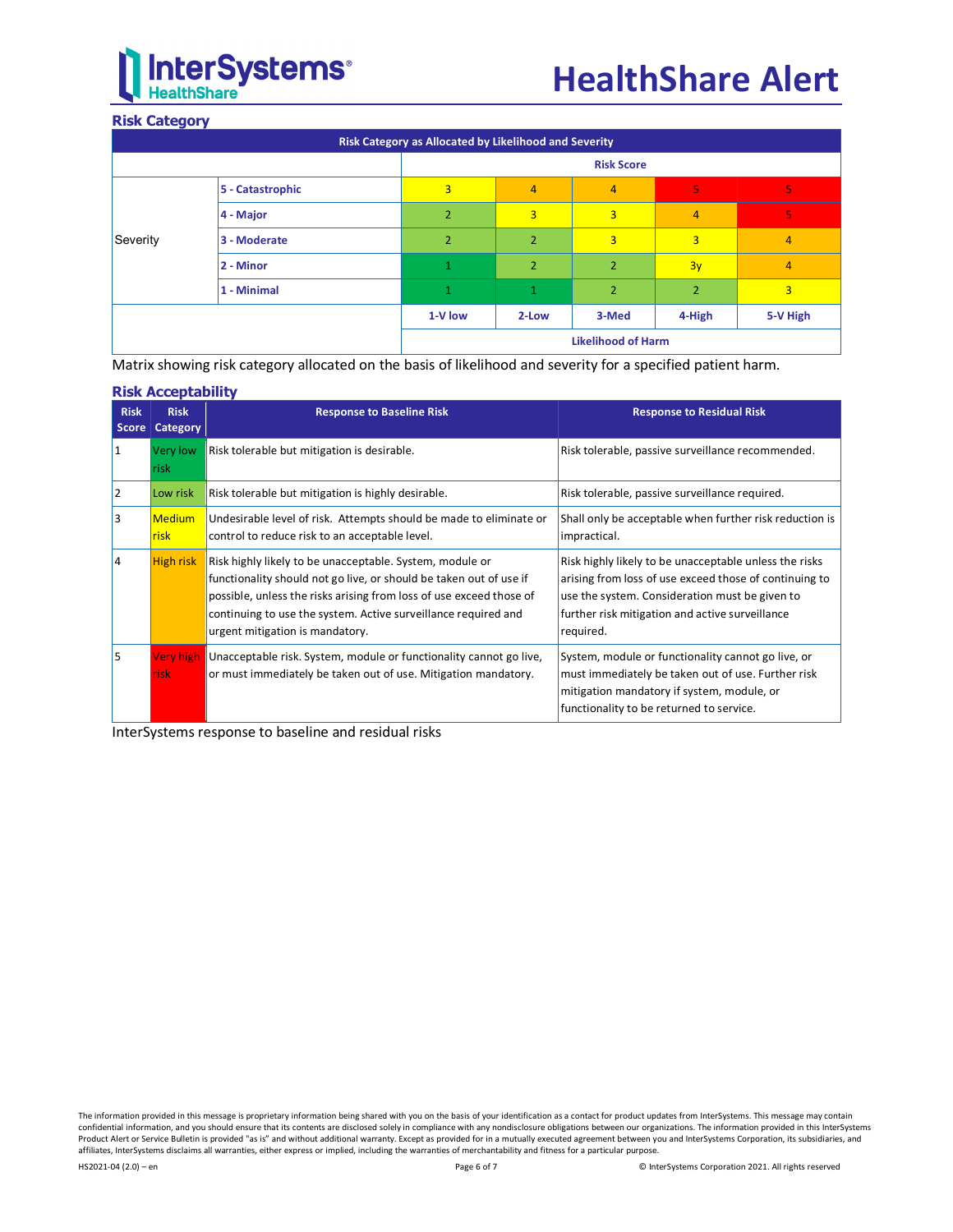

## **Operational Risk Rating Process**

InterSystems' risk rating uses standard methodology to estimate the risk to operations based on the most typical foreseeable adverse outcomes, as opposed to the worst-case scenario, which is used to determine the impact and likelihood using standard ordinal scales to derive the risk rating. Operational Risk is the failure of the operational system (application, O/S, database, etc.) relating to:

- **System Performance**: the system performs with the expected functionality, throughput, and utilization.
- **Data Quality**: the system can provide assurance of the accuracy and consistency of data over the entire lifecycle of the data, including recording the data exactly as intended and, upon later retrieval, ensuring the data are the same as when data were originally recorded.
- **System Availability**: the system responds to operations in a time better than the calculated or estimated Mean Time Between Failures (MTBF) and continues to operate without noticeable (based upon expected performance) interruption or delay.

|   | pesenperon or innpact rathig |                                                                                                                                                    |
|---|------------------------------|----------------------------------------------------------------------------------------------------------------------------------------------------|
| 5 | Very high risk               | Full failure of safeguard(s) (administrative, physical, or technical) relating to performance, quality,<br>or availability                         |
| 4 | High risk                    | Major (majority) failure of safeguard(s) (administrative, physical, or technical) relating to<br>performance, quality, or availability             |
| 3 | <b>Medium risk</b>           | Limited failure of safeguard(s) (administrative, physical, or technical) relating to performance,<br>quality, or availability                      |
| 2 | Low risk                     | Marginal failure of safeguard(s) (administrative, physical, or technical) relating to performance,<br>quality, or availability                     |
|   | Very low risk                | Incomplete (or intermittent) failure of safeguard(s) (administrative, physical, or technical) relating<br>to performance, quality, or availability |

#### **Description of Impact Rating**

#### **Description of Outcome Likelihood**

| <b>Description of Outcome Linemious</b> |                                                                                |                                                                         |
|-----------------------------------------|--------------------------------------------------------------------------------|-------------------------------------------------------------------------|
| Very high risk                          | Will undoubtedly happen/recur,<br>possibly frequently                          | Expected to occur at every operational or use or with all<br>processing |
| High risk                               | Will probably happen/recur, but it is<br>not a persisting issue/ circumstances | Expected to occur regularly or with most processing                     |
| <b>Medium risk</b>                      | Might happen or recur occasionally                                             | Expected to occur occasionally or with some processing                  |
| Low risk                                | Do not expect it to happen/recur but<br>it is possible it may do so            | Expected to occur a few times or with limited processing                |
| Very low risk                           | Unlikely happen/recur                                                          | Not expected to occur over time of normal operation                     |

#### **Risk Score & Category**

The combination of the Impact and Likelihood produce an overall Risk Score and Risk Rating as follows:

|        | 5              | 3              |                | 4              | 5              | 5 |
|--------|----------------|----------------|----------------|----------------|----------------|---|
| Impact | 4              | $\overline{2}$ | 3              | 3              | 4              | 5 |
|        | 3              | 2              | 2              | $\overline{3}$ | 3              | л |
|        | $\overline{2}$ |                | 2              | $\overline{2}$ | 3              | 4 |
|        |                |                | 1              | 2              | $\overline{2}$ | 3 |
|        |                | 1              | $\overline{2}$ | 3              | 4              | 5 |
|        |                | Likelihood     |                |                |                |   |

| <b>Risk Score</b> | <b>Risk Category</b>  |
|-------------------|-----------------------|
| 5                 | <b>Very high risk</b> |
| 4                 | <b>High risk</b>      |
| 3                 | <b>Medium risk</b>    |
| Ž                 | Low risk              |
|                   | Very low risk         |

The information provided in this message is proprietary information being shared with you on the basis of your identification as a contact for product updates from InterSystems. This message may contain confidential information, and you should ensure that its contents are disclosed solely in compliance with any nondisclosure obligations between our organizations. The information provided in this InterSystems Product Alert or Service Bulletin is provided "as is" and without additional warranty. Except as provided for in a mutually executed agreement between you and InterSystems Corporation, its subsidiaries, and affiliates, InterSystems disclaims all warranties, either express or implied, including the warranties of merchantability and fitness for a particular purpose.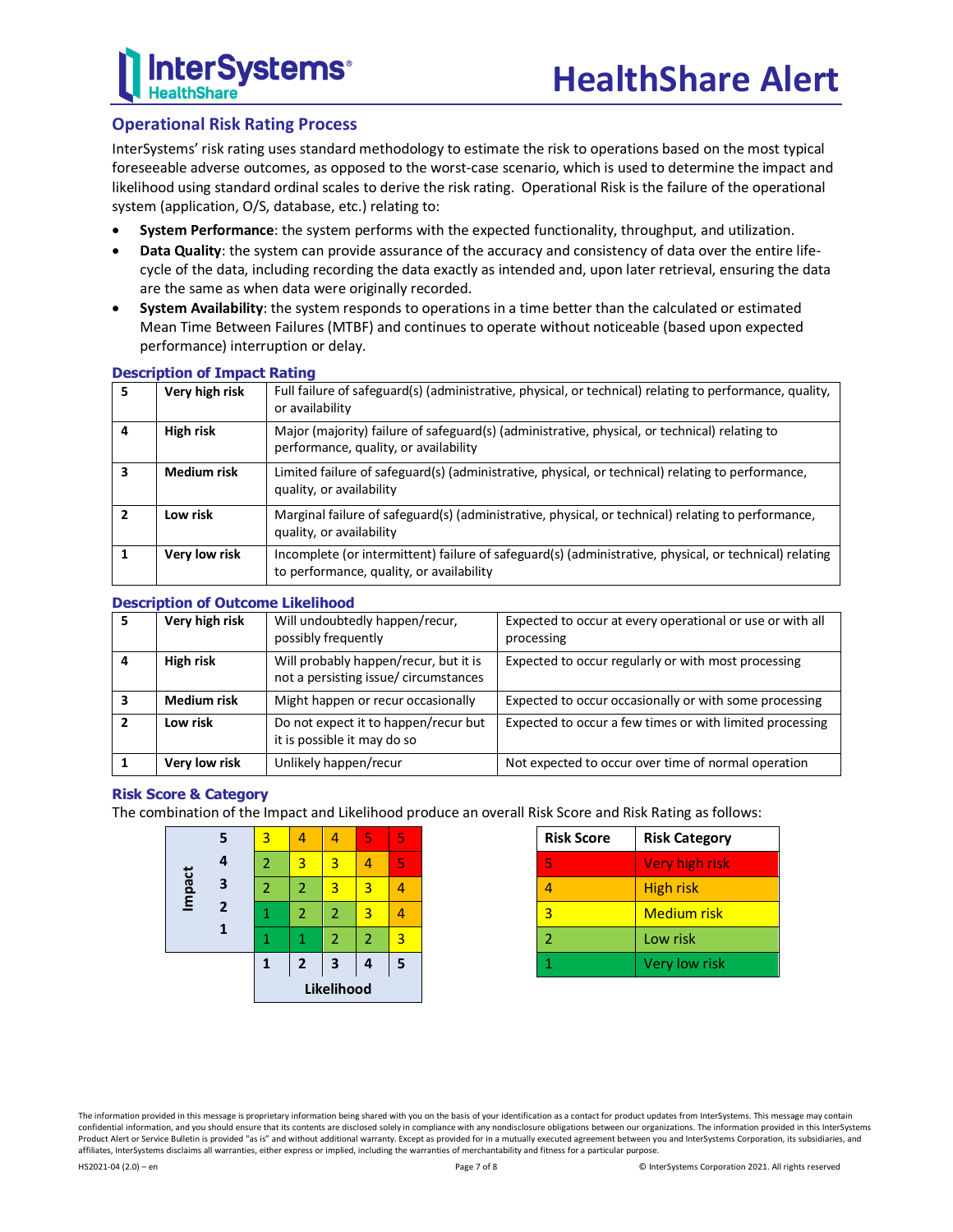# **Privacy Risk Rating Process**

InterSystems' risk rating uses standard methodology to estimate the risk to privacy based on the most typical foreseeable adverse outcomes, as opposed to the worst-case scenario, which is used to determine the impact and likelihood using standard ordinal scales to derive the risk rating.

#### **Description of Impact Rating**

| 5 | Critical        | Full public disclosure of confidential information, complete impact to data integrity,<br>severe violation of legitimate basis for processing.                   |
|---|-----------------|------------------------------------------------------------------------------------------------------------------------------------------------------------------|
| 4 | <b>High</b>     | Disclosure to improper and unauthorized parties, operational impact to data integrity,<br>elevated violation of legitimate basis for processing                  |
|   | <b>Moderate</b> | Limited disclosure to improper or unauthorized parties, limited impact to data integrity,<br>existing violation of legitimate basis for processing               |
|   | Low             | Restricted disclosure to improper parties, restricted impact to data integrity, marginal<br>violation of legitimate basis for processing                         |
|   | Minimal         | No disclosure to improper or unauthorized parties, no discernable impact to data<br>integrity, trivial or technical violation of legitimate basis for processing |

#### **Description of Outcome Likelihood**

| 5              | <b>Critical</b> | Will undoubtedly happen/recur, possibly frequently                            | Expected to occur at every<br>operational or use or with all<br>processing |  |  |
|----------------|-----------------|-------------------------------------------------------------------------------|----------------------------------------------------------------------------|--|--|
| 4              | High            | Will probably happen/recur, but it is not a persisting<br>issue/circumstances | Expected to occur regularly or<br>with most processing                     |  |  |
| 3              | Moderate        | Might happen or recur occasionally                                            | Expected to occur occasionally<br>or with some processing                  |  |  |
| $\overline{2}$ | Low             | Do not expect it to happen/recur but it is possible it<br>may do so           | Expected to occur a few times<br>or with limited processing                |  |  |
|                | Minimal         | Unlikely happen/recur                                                         | Not expected to occur over<br>time of normal operation                     |  |  |

#### **Risk Score & Category**

The combination of the Impact and Likelihood produce an overall Risk Score and Risk Category as follows:

|        |                         | Likelihood |                |                         |   |   |
|--------|-------------------------|------------|----------------|-------------------------|---|---|
|        |                         | 1          | $\overline{2}$ | $\overline{\mathbf{3}}$ | 4 | 5 |
|        | 1                       | 1          | 1              | $\overline{2}$          | 2 | 3 |
|        | $\overline{\mathbf{2}}$ | 1          | 2              | $\overline{2}$          | 3 |   |
| Impact | 3                       | 2          | $\overline{2}$ | 3                       | 3 |   |
|        | 4                       | 2          | 3              | 3                       |   | 5 |
|        | 5                       | 3          | 4              | Δ                       | 5 | 5 |

| <b>Risk Score</b> | <b>Risk Category</b> |  |  |
|-------------------|----------------------|--|--|
| 5                 | Very high risk       |  |  |
|                   | High risk            |  |  |
| 3                 | <b>Medium risk</b>   |  |  |
| 2                 | Low risk             |  |  |
|                   | Very low risk        |  |  |

The information provided in this message is proprietary information being shared with you on the basis of your identification as a contact for product updates from InterSystems. This message may contain confidential information, and you should ensure that its contents are disclosed solely in compliance with any nondisclosure obligations between our organizations. The information provided in this InterSystems Product Alert or Service Bulletin is provided "as is" and without additional warranty. Except as provided for in a mutually executed agreement between you and InterSystems Corporation, its subsidiaries, and affiliates, InterSystems disclaims all warranties, either express or implied, including the warranties of merchantability and fitness for a particular purpose.